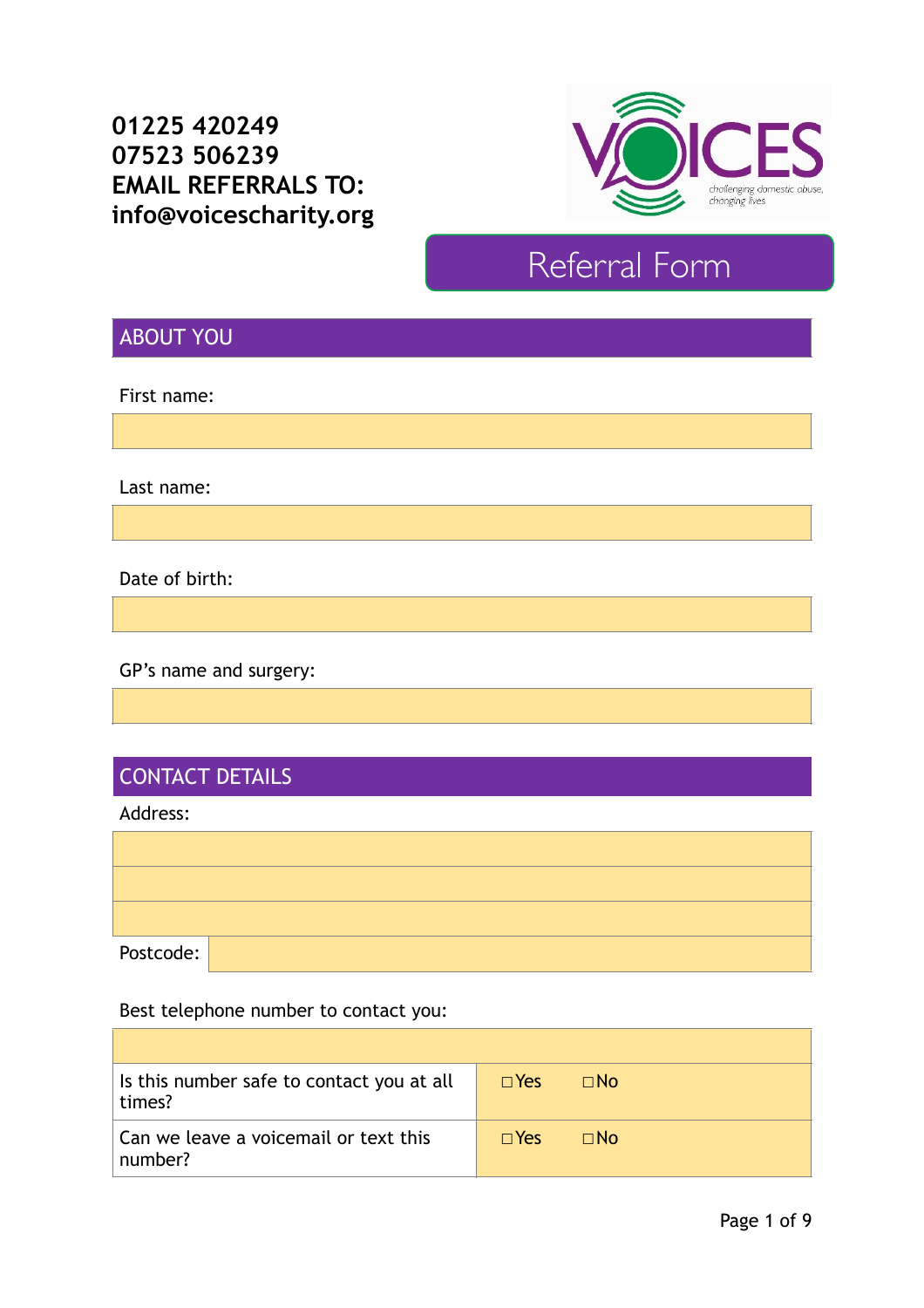#### Email address:

# EMPLOYMENT STATUS

Please tick **one** of the below:

| $\Box$ Employed Full time                                 | $\Box$ Employed Part Time     |                |
|-----------------------------------------------------------|-------------------------------|----------------|
| $\square$ Self-employed                                   | $\Box$ Looking for employment | $\Box$ Student |
| (Full Time)                                               |                               |                |
| $\Box$ Not currently in work due to health/ other reasons |                               |                |

#### **Benefits (Tick as many as apply):**

| □ Universal credit                           | □ Job Seekers Allowance               |
|----------------------------------------------|---------------------------------------|
| (JSA)                                        |                                       |
| □ Employment Support Allowance (ESA)         | $\square$ Disability Living Allowance |
| (DLA)                                        |                                       |
| □ Child Tax Credits                          | $\Box$ Working Tax Credits            |
| $\Box$ PIP                                   | $\Box$ Pension Credits                |
| □ Housing Benefit and/or Council Tax Benefit |                                       |

# BRIEF HISTORY OF DOMESTIC ABUSE

Types of Abuse Experienced:

| $\square$ Physical | $\square$ Emotional | <b>D</b> Financial                                 | $\Box$ Stalking and     |
|--------------------|---------------------|----------------------------------------------------|-------------------------|
| harassment         |                     |                                                    |                         |
| $\square$ Sexual   |                     | <b>Desychological Designation</b> Coercive control | □ Honour-based violence |

#### Are you still in the relationship?

☐Yes ☐No

If 'No' then please specify time out of relationship: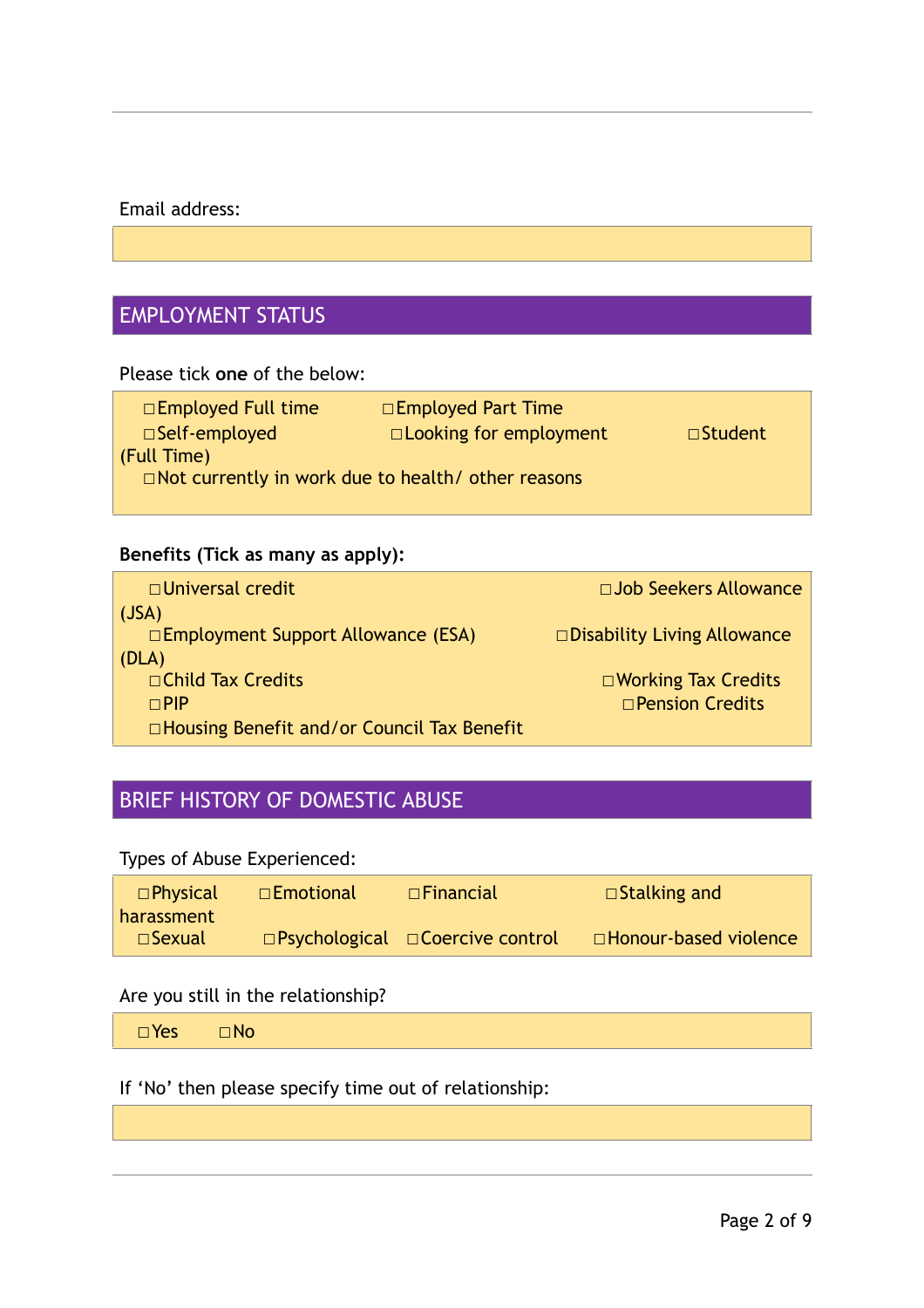# PERPETRATOR'S DETAILS

#### Is the perpetrator living within the BANES area?

| $\square$ Yes                         | $\Box$ No    |                                            |  |  |  |
|---------------------------------------|--------------|--------------------------------------------|--|--|--|
| If 'Yes' then do you know which area? |              |                                            |  |  |  |
|                                       |              |                                            |  |  |  |
|                                       |              | Are you still living with the perpetrator? |  |  |  |
| $\square$ Yes                         | $\square$ No | □ Sometimes                                |  |  |  |
|                                       |              |                                            |  |  |  |

Are you still in contact with the perpetrator?

# SUBSTANCE MISUSE

Do you identify as having any substance use issues?

☐Yes ☐No

If 'Yes' then please give further details:

☐Drugs ☐Alcohol ☐Other

Are you receiving any help or support with these issues?

☐Yes ☐No ☐No, but would like some

| <b>CHILDREN'S DETAILS</b> |                       |                                     |                                       |                                      |  |  |  |
|---------------------------|-----------------------|-------------------------------------|---------------------------------------|--------------------------------------|--|--|--|
| Child's name              | Child's<br><b>DOB</b> | Name of person<br>child living with | Their<br>relationship to<br>the child | Child<br>Protection<br>Plan or other |  |  |  |
|                           |                       |                                     |                                       | $\square$ Yes<br>$\Box$ No           |  |  |  |
|                           |                       |                                     |                                       | $\square$ Yes<br>$\Box$ No           |  |  |  |
|                           |                       |                                     |                                       | $\square$ Yes<br>$\Box$ No           |  |  |  |
|                           |                       |                                     |                                       | $\square$ Yes<br>$\Box$ No           |  |  |  |
|                           |                       |                                     |                                       | $\square$ Yes<br>$\square$ No        |  |  |  |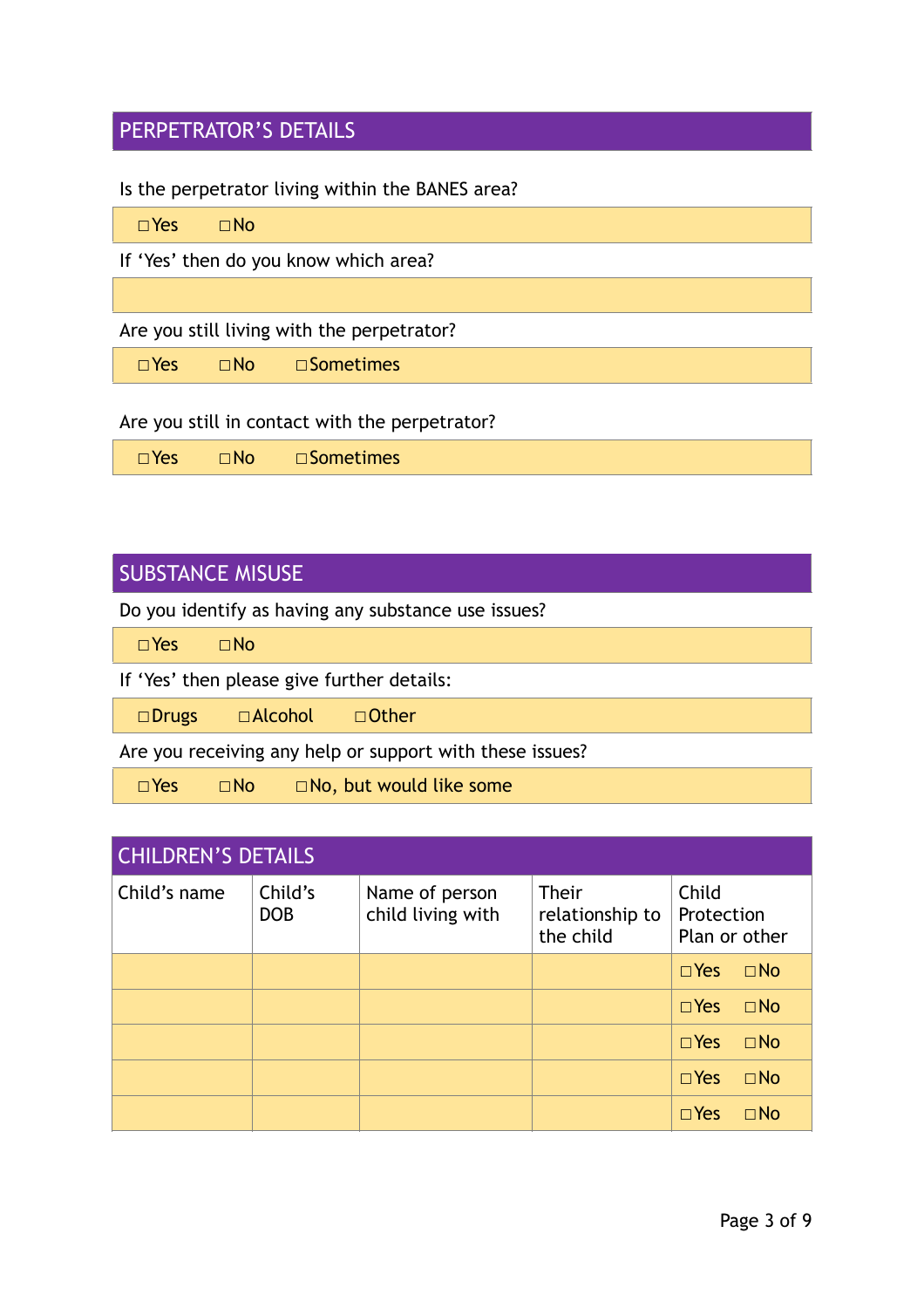### WHAT PROGRAMME(S) ARE YOU INTERESTED IN:

☐Freedom ☐MATES ☐Recovery Toolkit

Do you require childcare for your child/ren to access the programme(s)? (Please note: There is a crèche option for Freedom Programme. Voices will try to support with childcare for the Recovery Toolkit in some way.)

☐Yes ☐No

Please state the following:

| Child's name | Child's age | Does the child have any additional<br>needs? (please specify) |
|--------------|-------------|---------------------------------------------------------------|
|              |             |                                                               |
|              |             |                                                               |
|              |             |                                                               |

### LEGAL PROTECTION / PROCEEDINGS IN PLACE?

Are there any court orders currently in place relating to any family members? (adult or children)

☐Yes ☐No

If 'Yes' then please give details:

### EXTERNAL AGENCY INVOLVEMENT

Have the police been involved?

☐Yes ☐No

If 'Yes' then when was the last time? (month/year)

Have you and/or your family been heard in MARAC (Multi-agency Risk Assessment Conference)?

☐Yes ☐No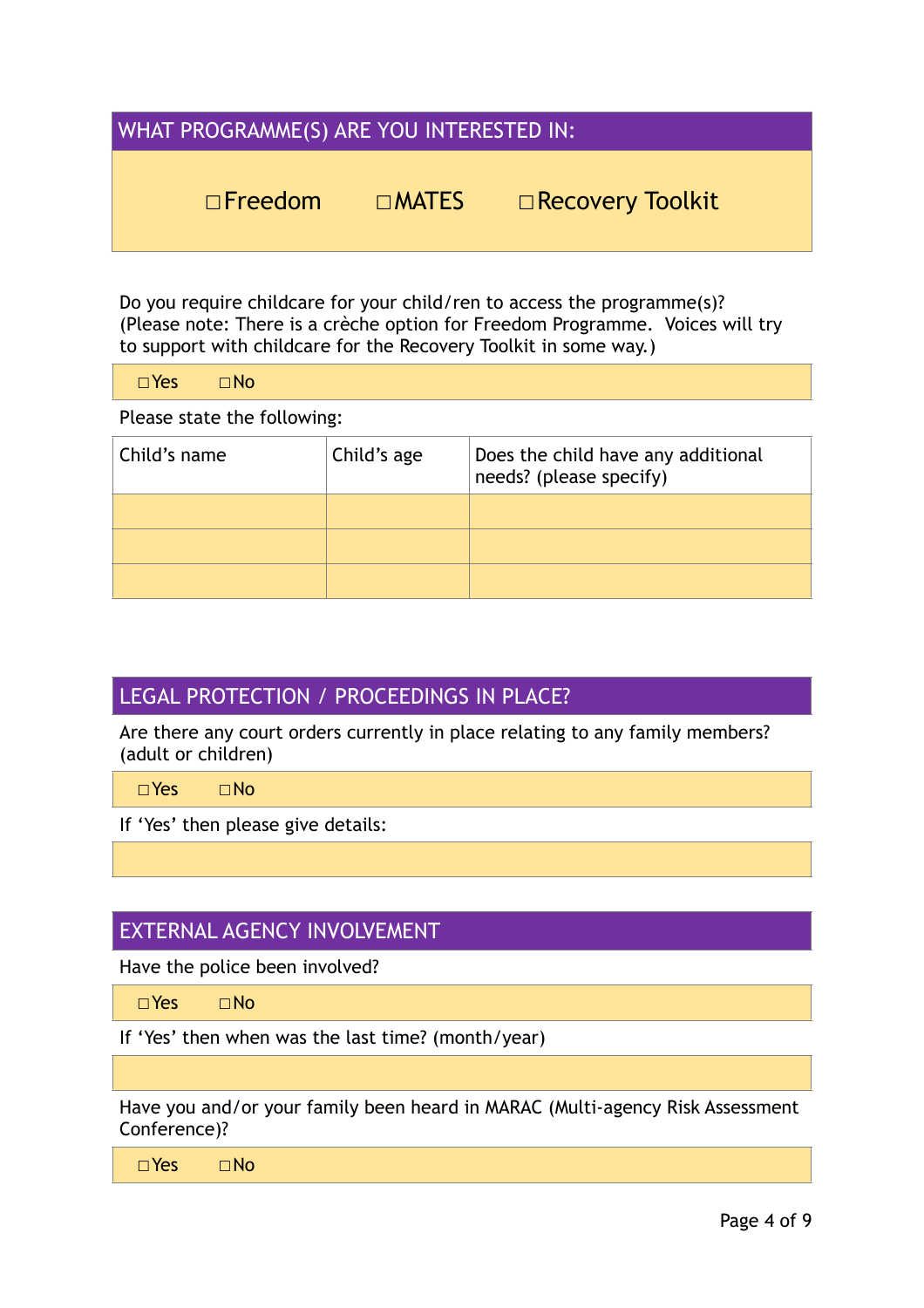Are you currently receiving support from any other agencies?

☐Yes ☐No

If 'Yes' then tick all that apply:

| □ Victim Support                                                         |                                          |                                   |           | <b>□Southside IDVA Service □Southside Family Service</b> |
|--------------------------------------------------------------------------|------------------------------------------|-----------------------------------|-----------|----------------------------------------------------------|
| $\Box$ Next Link                                                         | $\Box$ DHI                               | □Social Services □ CAFCASS / NYAS |           |                                                          |
| □ Connecting Families □ Bath Area Play Project (BAPP) □ Citizen's Advice |                                          |                                   |           |                                                          |
| <b>Bureau</b>                                                            |                                          |                                   |           |                                                          |
| □ Trauma Recovery Centre (TRC)                                           |                                          | □ Off The Record                  |           | $\Box$ Private                                           |
| Counselling                                                              |                                          |                                   |           |                                                          |
| $\Box$ BANES Talking Therapies $\Box$ New Way                            |                                          |                                   | $\Box$ GP | $\Box$ Probation                                         |
| $\Box$ CPS                                                               | □Midwife / Health visitor □ School Nurse |                                   |           | □ Mental Health                                          |
| <b>Team</b>                                                              |                                          |                                   |           |                                                          |

Please detail any not listed

### **REFERRAL**

Is this a self-referral?

☐Yes ☐No

If 'No' then please provide name of referring agency/person:

| Agency | Professional's<br>name | Telephone<br>number | Email |
|--------|------------------------|---------------------|-------|
|        |                        |                     |       |

# CLIENT CONSENT

I ………………………………….. have checked that the information on this form is accurate and consent to Voices holding these details. I understand my information will be kept securely and confidentially and stored on Voices database in accordance with the Data Protection Act.

Voices will not pass information on to any other parties without consent except in the case of a serious safeguarding concern.

I consent to Voices sharing information relevant to my support with the referring agency :

Yes/ No/ NA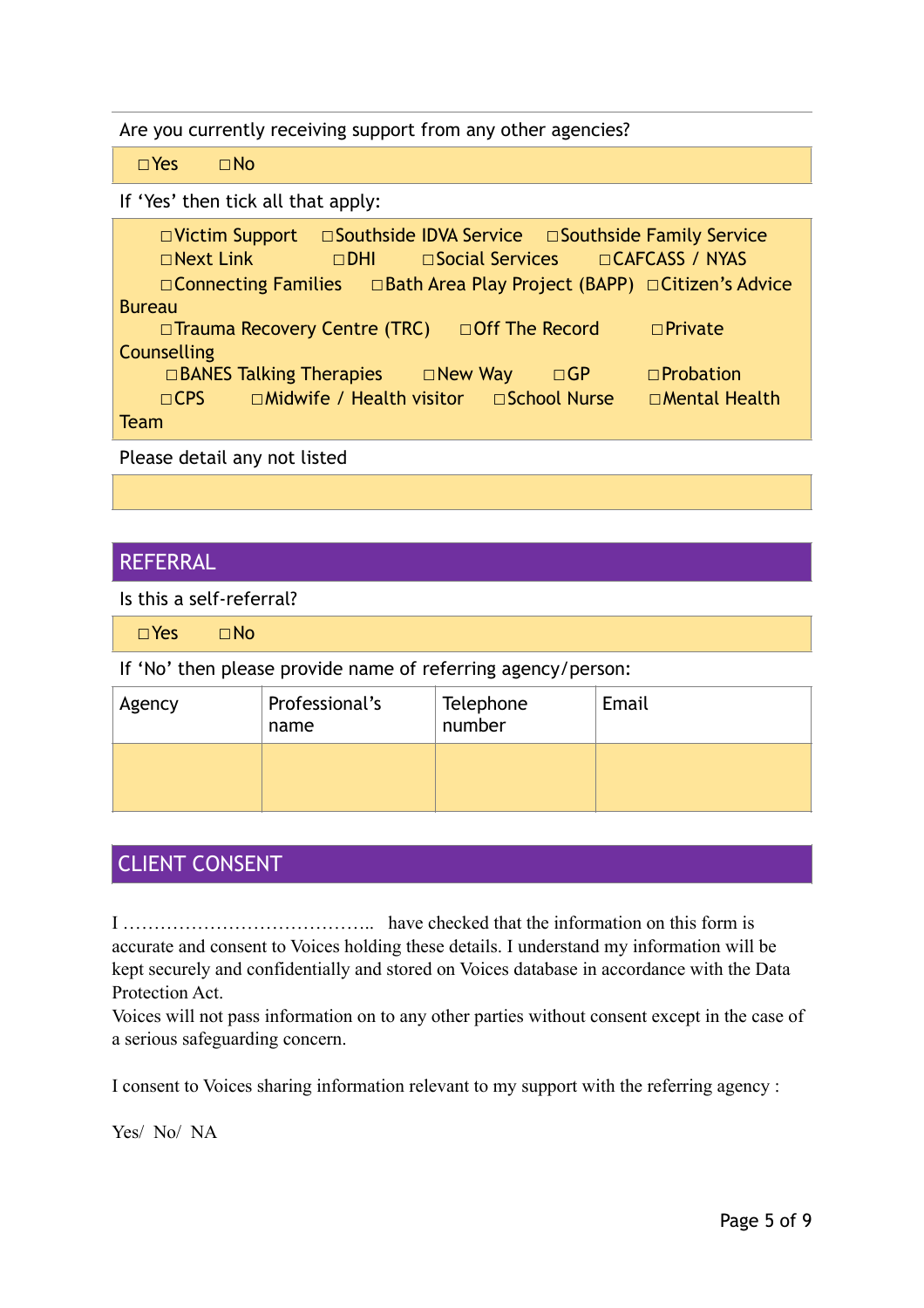I consent to Voices sharing information with the other agencies supporting me (and listed above)

Yes/ No/ NA

Client Signature:

Date:

ANY ADDITIONAL NOTES OF INFORMATION (OPTIONAL)

NOTES:

Where did you hear about us?

VOICES – PO BOX 5184, Bath, BA1 0RZ.

Registered Charity 1159445.

T: 01225 420249 / 07523 506239

E: info@voicescharity.org W: www.voicescharity.org

T: voices\_charity F: facebook.com/voicescharity

### **Equalities Monitoring Form**

Collecting, analysing and using equalities information helps us to understand how our policies and activities are affecting various sections of our communities and helps us to identify any inequalities that may need to be addressed.

We will be grateful if you could complete and return this form. The information you provide on this form will be held in the strictest confidence and only be used for the purpose stated above.

| 1. Age Please tick one box |  |  |
|----------------------------|--|--|
|                            |  |  |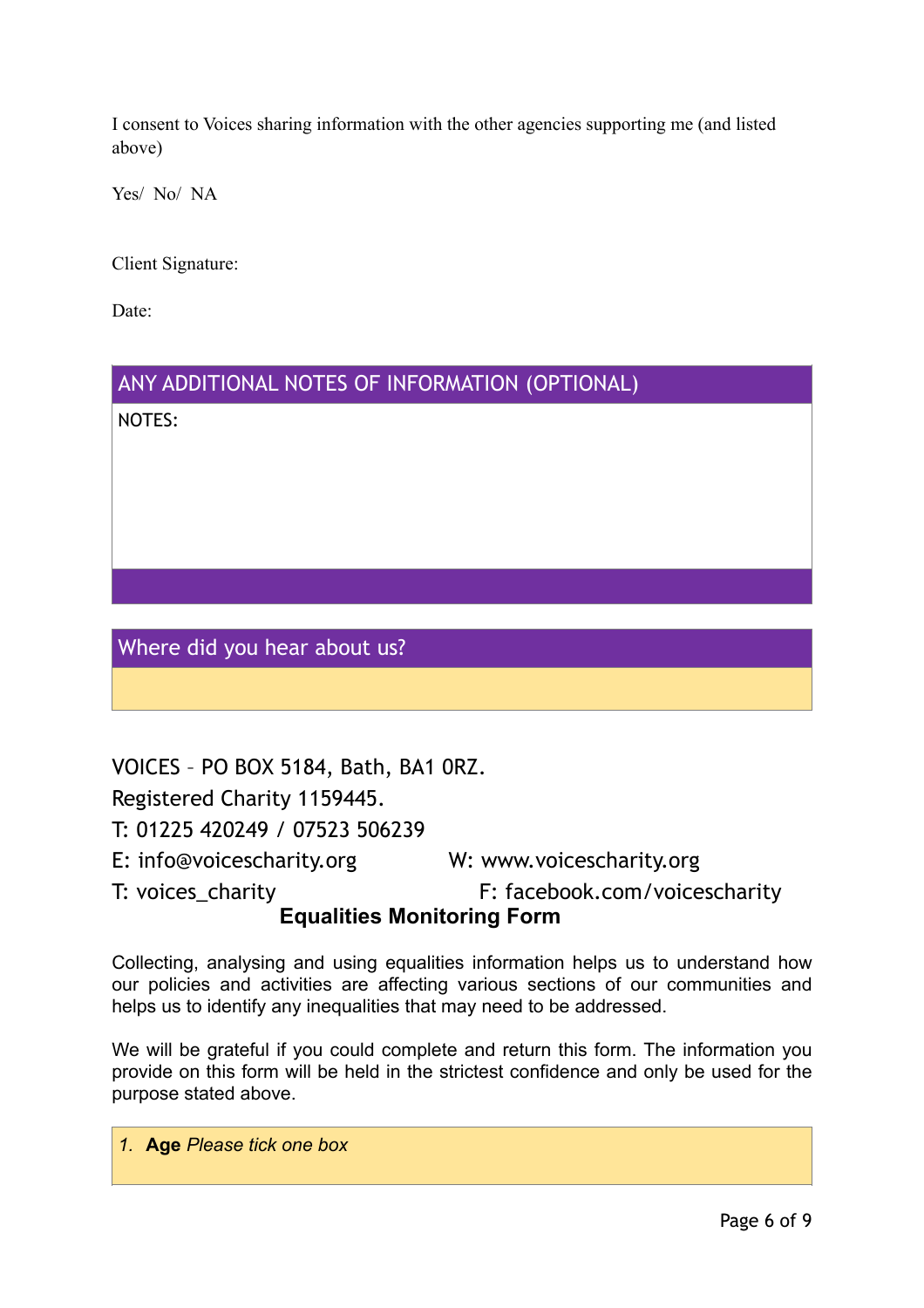| $\Box$ 18-24                                                                                                                                 | $\square$ 25-40   |                          | $\Box$ 41-60                                                                                                                                                                                                            |  | $\Box 60$ and over       |
|----------------------------------------------------------------------------------------------------------------------------------------------|-------------------|--------------------------|-------------------------------------------------------------------------------------------------------------------------------------------------------------------------------------------------------------------------|--|--------------------------|
| 2. Sex Please tick the box that best describes you                                                                                           |                   |                          |                                                                                                                                                                                                                         |  |                          |
| $\Box$ Female                                                                                                                                | $\Box$ Male       |                          | $\Box$ Intersex                                                                                                                                                                                                         |  |                          |
| □ Gender neutral                                                                                                                             | $\Box$ Non-Binary |                          | $\Box$ Other (please specify)                                                                                                                                                                                           |  |                          |
| □Don't know                                                                                                                                  |                   | $\Box$ Prefer not to say |                                                                                                                                                                                                                         |  |                          |
| 3. Gender reassignment Does your gender differ from your birth sex?                                                                          |                   |                          |                                                                                                                                                                                                                         |  |                          |
| $\Box$ Yes                                                                                                                                   | $\square$ No      |                          | □ Don't know                                                                                                                                                                                                            |  | $\Box$ Prefer not to say |
| 4. Ethnicity Please tick the box that best describes your ethnic group                                                                       |                   |                          |                                                                                                                                                                                                                         |  |                          |
| <b>White</b>                                                                                                                                 |                   |                          | <b>Black or Black British</b>                                                                                                                                                                                           |  |                          |
| $\Box$ British                                                                                                                               |                   |                          | African                                                                                                                                                                                                                 |  |                          |
| $\Box$ Irish<br>□ Gypsy/Roma or Irish Traveller<br>□ Eastern European<br>$\Box$ White Other (please specify)                                 |                   |                          | $\Box$ Caribbean<br>$\Box$ Other (please specify):<br><b>Mixed / Multiple Ethnic Background</b><br>□ White and Black African<br>□ White and Black Caribbean<br>$\Box$ White and Asian<br>$\Box$ Other (please specify): |  |                          |
| <b>Asian or Asian British</b><br>$\Box$ Indian<br>$\Box$ Pakistani<br>$\Box$ Bangladeshi<br>$\Box$ Chinese<br>□ Asian Other (please specify) |                   |                          | □ Any other ethnic background<br>(please specify):<br>□ Don't know                                                                                                                                                      |  |                          |
|                                                                                                                                              |                   |                          | $\Box$ Prefer not to say                                                                                                                                                                                                |  |                          |
|                                                                                                                                              |                   |                          |                                                                                                                                                                                                                         |  |                          |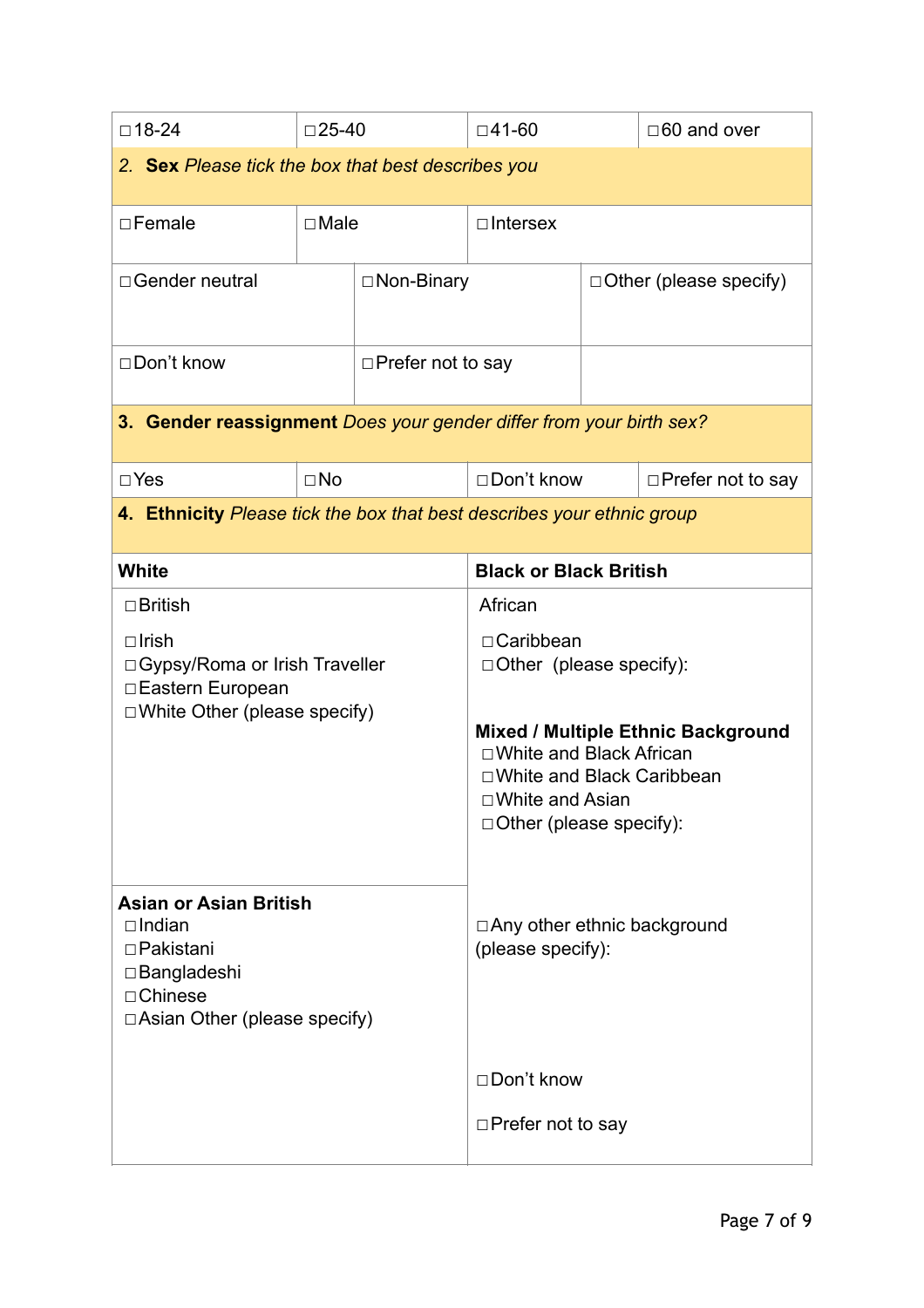| 5. Religion Please tick as appropriate                                                   |                                 |                    |                                   |                                |                                      |  |
|------------------------------------------------------------------------------------------|---------------------------------|--------------------|-----------------------------------|--------------------------------|--------------------------------------|--|
|                                                                                          |                                 |                    |                                   |                                |                                      |  |
| $\Box$ Christian                                                                         |                                 | $\Box$ Hindu       |                                   | $\Box$ Other (please specify): |                                      |  |
| $\Box$ Muslim                                                                            |                                 | $\Box$ Sikh        |                                   |                                | $\Box$ Prefer not to say             |  |
| $\Box$ Jewish                                                                            |                                 | $\Box$ Rastafarian |                                   |                                |                                      |  |
| $\Box$ Buddhist                                                                          |                                 | $\Box$ No Religion |                                   |                                |                                      |  |
| 6. Sexual orientation Please tick the box that best describes your sexual<br>orientation |                                 |                    |                                   |                                |                                      |  |
| □Heterosexual                                                                            | $\square$ Bisexual              |                    | $\Box$ Gay                        |                                | $\Box$ Lesbian                       |  |
| $\Box$ Queer                                                                             | $\Box$ Pansexual                |                    | $\Box$ Asexual                    |                                | □ Don't know                         |  |
| $\Box$ Prefer not to<br>say                                                              | $\Box$ Other (please specify):  |                    |                                   |                                |                                      |  |
| 7. Marriage and Civil Partnership Please tick the box that best describes you            |                                 |                    |                                   |                                |                                      |  |
| $\Box$ Single                                                                            | $\Box$ Married                  |                    | $\Box$ Co-habiting                |                                | $\Box$ In a civil<br>partnership     |  |
| $\Box$ Separated                                                                         | $\square$ Divorced              |                    | $\Box$ Widowed                    |                                |                                      |  |
|                                                                                          |                                 |                    | □ Don't know                      |                                | $\Box$ Prefer not to say             |  |
| 8. Language Please tick the box that best describes your language                        |                                 |                    |                                   |                                |                                      |  |
| $\Box$ English                                                                           | □ Arabic                        |                    | $\Box$ French                     |                                | $\Box$ Manderin                      |  |
| $\Box$ Hindu<br>□Spanish                                                                 | $\Box$ Polish<br>$\Box$ Turkish |                    | $\Box$ Portuguese<br>□ Don't know |                                | □ Somali<br>$\Box$ Prefer not to say |  |
| Other (please specify):                                                                  |                                 |                    |                                   |                                |                                      |  |

| <b>Disability</b> Please tick the box/boxes that best describes your disability<br>9. |                      |  |                |                       |  |
|---------------------------------------------------------------------------------------|----------------------|--|----------------|-----------------------|--|
| $\Box$ Physical                                                                       | $\Box$ Learning      |  | $\Box$ Hearing |                       |  |
| $\Box$ Vision                                                                         | $\Box$ Mental Health |  |                | □ Long-term Condition |  |